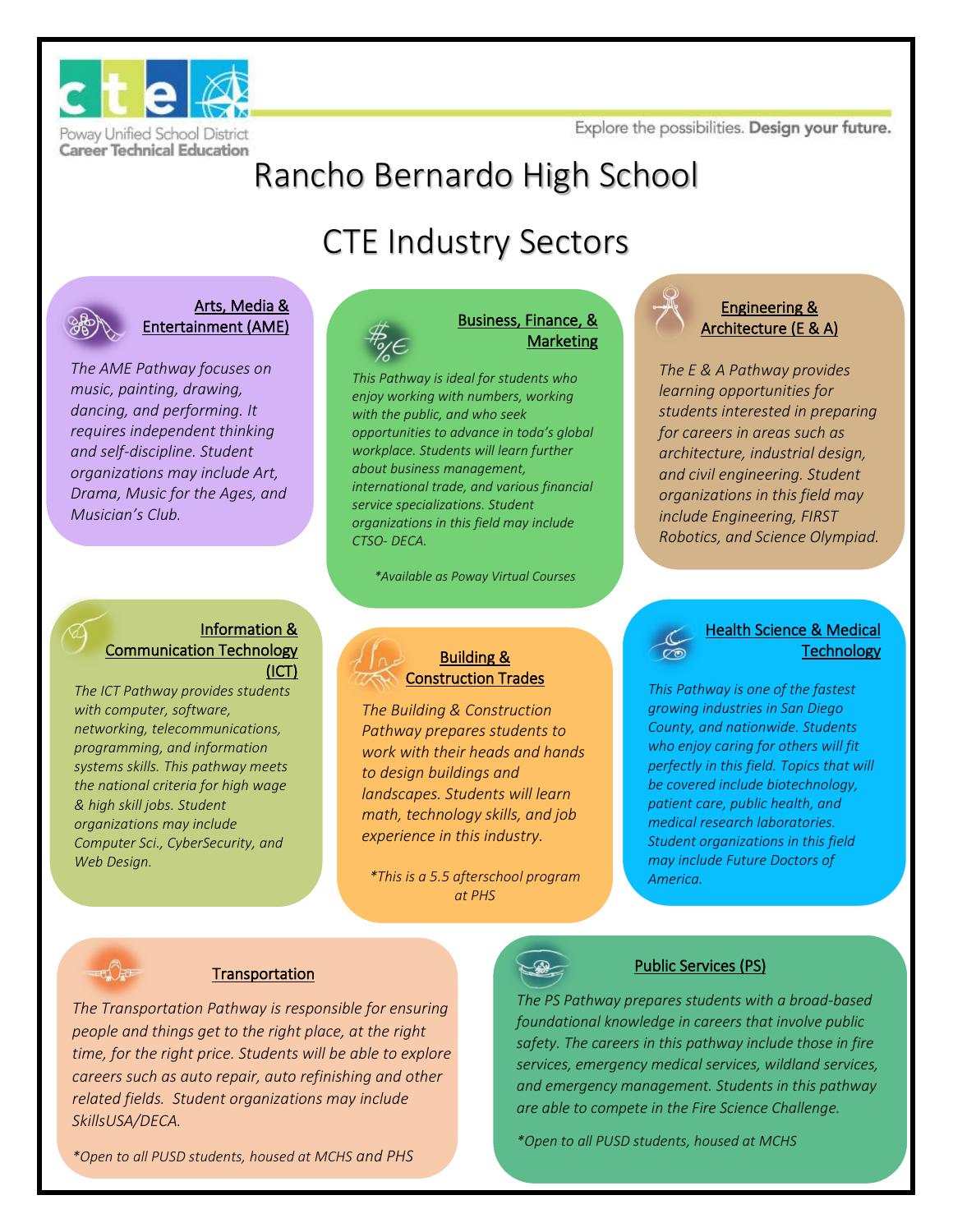



Explore the possibilities. Design your future.

## **CTE Pathways at RBHS**

In order to become a pathway completer, a student must complete 20 credits in both a concentrator and capstone course OR two capstone courses in the same pathway. Students who achieve CTE Pathway Completion will receive a certificate, a notation on their transcript, and a special diploma seal for each pathway they complete.



## Arts, Media and Entertainment Industry Sector

| Design, Visual and Media Arts Pathway    | Level        | <b>UC/CSU A-G</b> | <b>College Credit</b> |
|------------------------------------------|--------------|-------------------|-----------------------|
| Photography 1-2                          | Concentrator | (f) Visual Arts   | Palomar PHOT 120*     |
| Photography 3-4                          | Capstone     | (f) Visual Arts   |                       |
| Photography 5-6                          | Capstone     | (f) Visual Arts   |                       |
| 3D Computer Animation 1-2                | Concentrator | (f) Visual Arts   |                       |
| <b>3D Computer Animation 3-4</b>         | Capstone     | (f) Visual Arts   |                       |
| <b>Computer Graphic Arts 1-2</b>         | Concentrator | (f) Visual Arts   | Palomar GCIP 152      |
| <b>Computer Graphic Arts 3-4</b>         | Capstone     | (f) Visual Arts   |                       |
| Studio Art (Drawing, 2D, & 3D)           | Concentrator | (f) Visual Arts   |                       |
| AP Studio Art (Drawing, 2D, & 3D)        | Capstone     | (f) Visual Arts   |                       |
| <b>Performing Arts Pathway</b>           | Level        | <b>UC/CSU A-G</b> | <b>College Credit</b> |
| Drama 1-2                                | Concentrator | (f) Theater       |                       |
| Drama 3-4                                | Capstone     | (f) Theater       |                       |
| Drama 5-6                                | Capstone     | (f) Theater       |                       |
| Theater Arts Study & Performance 7-8     | Capstone     | (f) Theater       |                       |
| Production & Managerial Arts Pathway     | Level        | <b>UC/CSU A-G</b> | <b>College Credit</b> |
| Digital Media Production 1-2             | Concentrator | (f) Visual Arts   |                       |
| <b>Digital Media Production 3-4</b>      | Capstone     | (f) Visual Arts   | Palomar DBA 170       |
| <b>Digital Media Production Advanced</b> | Capstone     |                   |                       |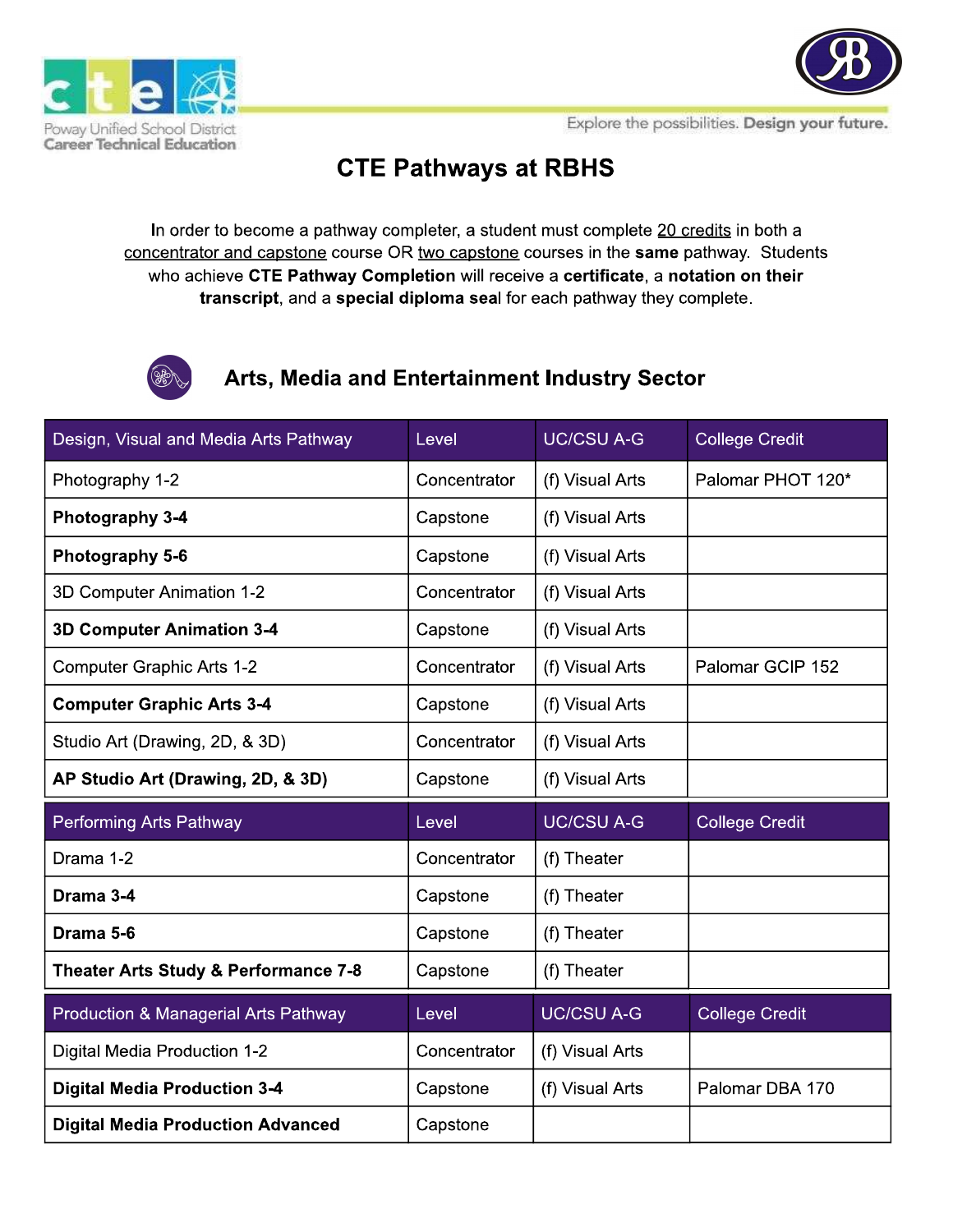| <b>Broadcast Journalism/TV Production 1-2</b>   | Capstone     | (g) Elective | Palomar DBA 120 |
|-------------------------------------------------|--------------|--------------|-----------------|
| Technical Theater Production/Theater 1-2        | Concentrator | l (f)Theater |                 |
| <b>Technical Theater Production/Theater 3-4</b> | Capstone     | (f) Theater  |                 |



## **Engineering & Architecture Industry Sector**

| <b>Engineering Design Pathway</b>                | Level        | UC/CSU A-G      | College Credit   |
|--------------------------------------------------|--------------|-----------------|------------------|
| PLTW Intro to Engineering Design 1-2             | Concentrator | (d) Engineering | Palomar ENGR 101 |
| <b>PLTW Honors Principles of Engineering 1-2</b> | Capstone     | (d) Engineering | Palomar ENGR 126 |



## **Information & Communication Technologies Industry Sector**

| Software & Systems Development Pathway    | Level        | <b>UC/CSU A-G</b> | <b>College Credit</b> |
|-------------------------------------------|--------------|-------------------|-----------------------|
| Intro to Computers                        | Concentrator |                   |                       |
| Introduction to Computer Sciences         | Concentrator |                   |                       |
| Introduction to Computer Programming 1-2  | Concentrator | (g) Comp Sci      |                       |
| AP Computer Science A 1-2                 | Capstone     | (c) Mathematics   |                       |
| <b>AP Computer Science Principles 1-2</b> | Capstone     | (d) Comp Sci      |                       |
| <b>PLTW Cybersecurity</b>                 | Capstone     | (d) Comp Sci      |                       |



## **Health Science & Medical Technology Industry Sector**

|                                                                                | <b>Biotechnology Pathway*</b> | <b>UC/CSU A-G</b><br><b>College Credit</b><br>Level |  |
|--------------------------------------------------------------------------------|-------------------------------|-----------------------------------------------------|--|
| Miramar BIO 131<br><b>Biomedical Technology 1-2</b><br>(d) Science<br>Capstone |                               |                                                     |  |

\* This is an incomplete pathway and will not help students with pathway completion



## **Manufacturing & Product Design**

| <b>Graphic Production Technologies</b> | Level                         | <b>UC/CSU A-G</b> | College Credit   |
|----------------------------------------|-------------------------------|-------------------|------------------|
| Screen Printing & Design 1-2           | Concentrator   (f) Visual Art |                   | Palomar GCIP 170 |
| Screen Printing & Design 3-4           | Capstone                      | (g) Visual Art    |                  |